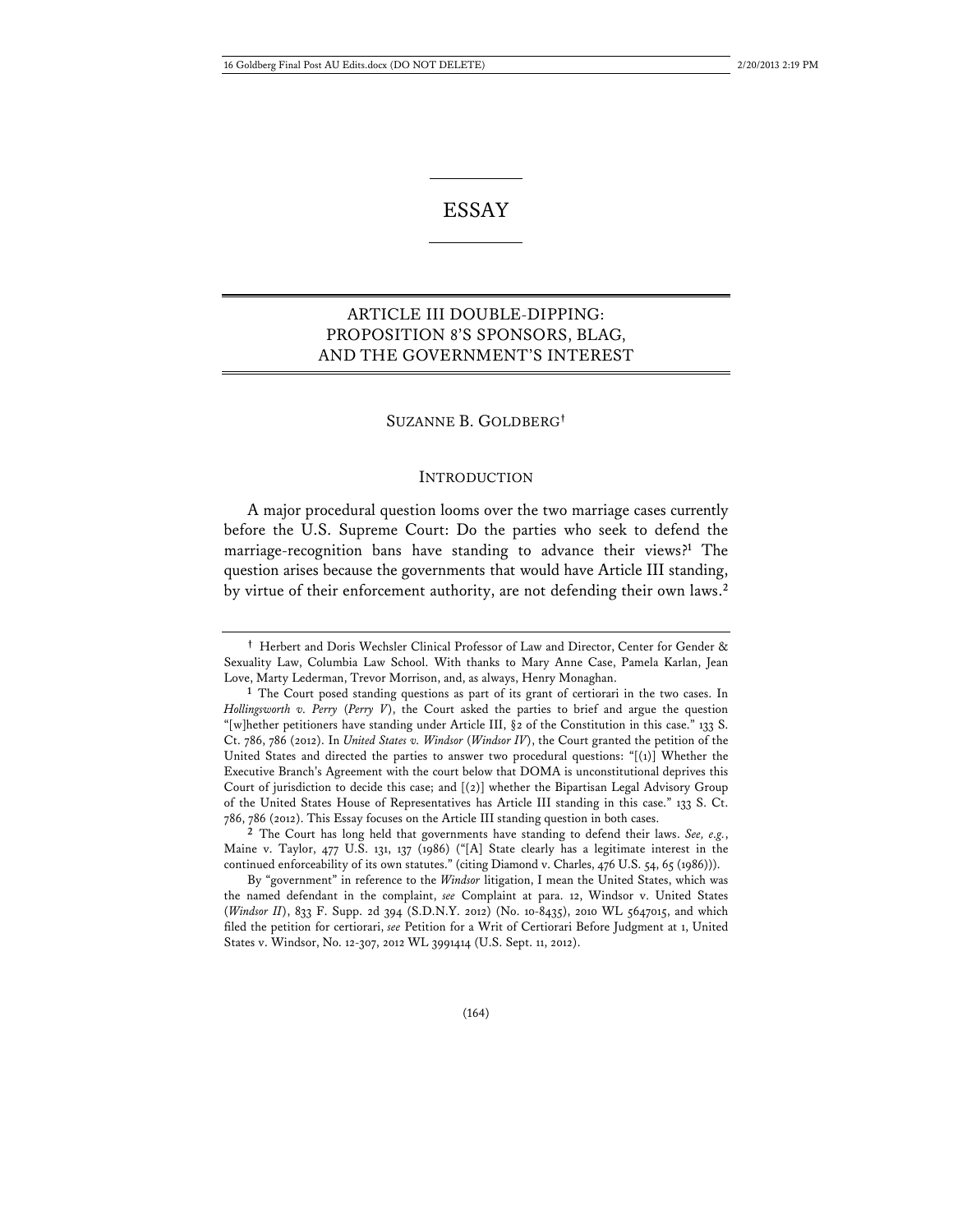Instead, in *Hollingsworth v. Perry*, private parties are attempting to take up the state government's mantle to defend Proposition 8, which withdrew marriage rights from same-sex couples in California.**<sup>3</sup>** And in *United States v. Windsor*, five members of the House of Representatives leadership seek to defend the federal Defense of Marriage Act (DOMA)**<sup>4</sup>** in the name of the Bipartisan Legal Advisory Group (BLAG).**<sup>5</sup>**

As a preliminary matter, these parties' formal authority to assert the government's standing is questionable. In *Perry*, the California Supreme Court ruled that the ballot measure's sponsors could act in the government's stead to defend "their" initiative,**<sup>6</sup>** but that ruling lacks support in California law.**<sup>7</sup>** BLAG's authority in *Windsor* is also fragile.**<sup>8</sup>** BLAG did not obtain approval from the House of Representatives until nearly two years after first intervening to defend DOMA in federal court (and well after filing its petition for a writ of certiorari in *Windsor*).**<sup>9</sup>** And even with that approval,

**4** 1 U.S.C. § 7 (2006). The plaintiff-respondent in *Windsor* challenges only Section 3 of DOMA, which states: "In determining the meaning of any Act of Congress, or of any ruling, regulation, or interpretation of the various administrative bureaus and agencies of the United States, the word 'marriage' means only a legal union between one man and one woman as husband and wife . . . ." *Id.*

**5** *See* Petition for Writ of Certiorari Before Judgment, *supra* note 2, at 6.

**6** *See* Perry v. Brown (*Perry III*), 265 P.3d 1002, 1010, 1033 (Cal. 2011).

**7** The state's initiative law focuses almost exclusively on the pre-passage procedure for qualifying ballot measures. *See infra* notes 51-52 and accompanying text; *see also* Goldberg, *supra* note 2, at 32-33, 33 n.15 (discussing the limited scope of California initiative law). Given the absence of fair or substantial state law support for the California Supreme Court's ruling, that ruling is not binding on the federal courts for jurisdictional purposes. *Cf.* Howlett v. Rose, 496 U.S. 356, 366 n.14 (1990) ("[W]e have long held that this Court has an independent obligation to ascertain whether a judgment defeating the enforcement of federal rights rests upon a valid nonfederal ground and whether that ground finds fair or substantial support in state law." (citations and internal quotation marks omitted)).

**8** *See infra* text accompanying notes 54-57 (discussing whether Congress has standing to seek enforcement of a federal statute).

**9** *See* H.R. Res. 5, 113th Cong. § 4(a)(1) (2013) (enacted); *see also* Plaintiffs' Opposition to the Motion of the Bipartisan Legal Advisory Group of the U.S. House of Representatives for Leave to Intervene, McLaughlin v. Panetta, No. 11-11905 (D. Mass. May 10, 2012) [hereinafter Plaintiffs'

For extended discussion of the authority of legislators and nongovernmental actors to defend statutes and initiated measures, see Suzanne B. Goldberg, Private Parties, Legislators, and the Government's Mantle: On Intervention and Article III Standing (Dec. 24, 2012) (unpublished manuscript), *available at* http://papers.ssrn.com/abstract=2193601.

**<sup>3</sup>** Proposition 8 was proposed by ProtectMarriage.com and several individuals to override a California Supreme Court determination in earlier litigation that the "designation of marriage" cannot be withheld from same-sex couples in California. *See In re* Marriage Cases, 183 P.3d 384, 453 (Cal. 2008); *see also* Perry v. Brown (*Perry IV*), 671 F.3d 1052, 1067 (9th Cir.) (describing the introduction and promotion of Proposition 8 in response to the California Supreme Court's ruling), *cert. granted sub nom. Perry V*, 133 S. Ct. 786 (2012). Proposition 8 amended the California Constitution, providing that "[o]nly marriage between a man and a woman is valid or recognized in California." CAL. CONST. art. 1, § 7.5.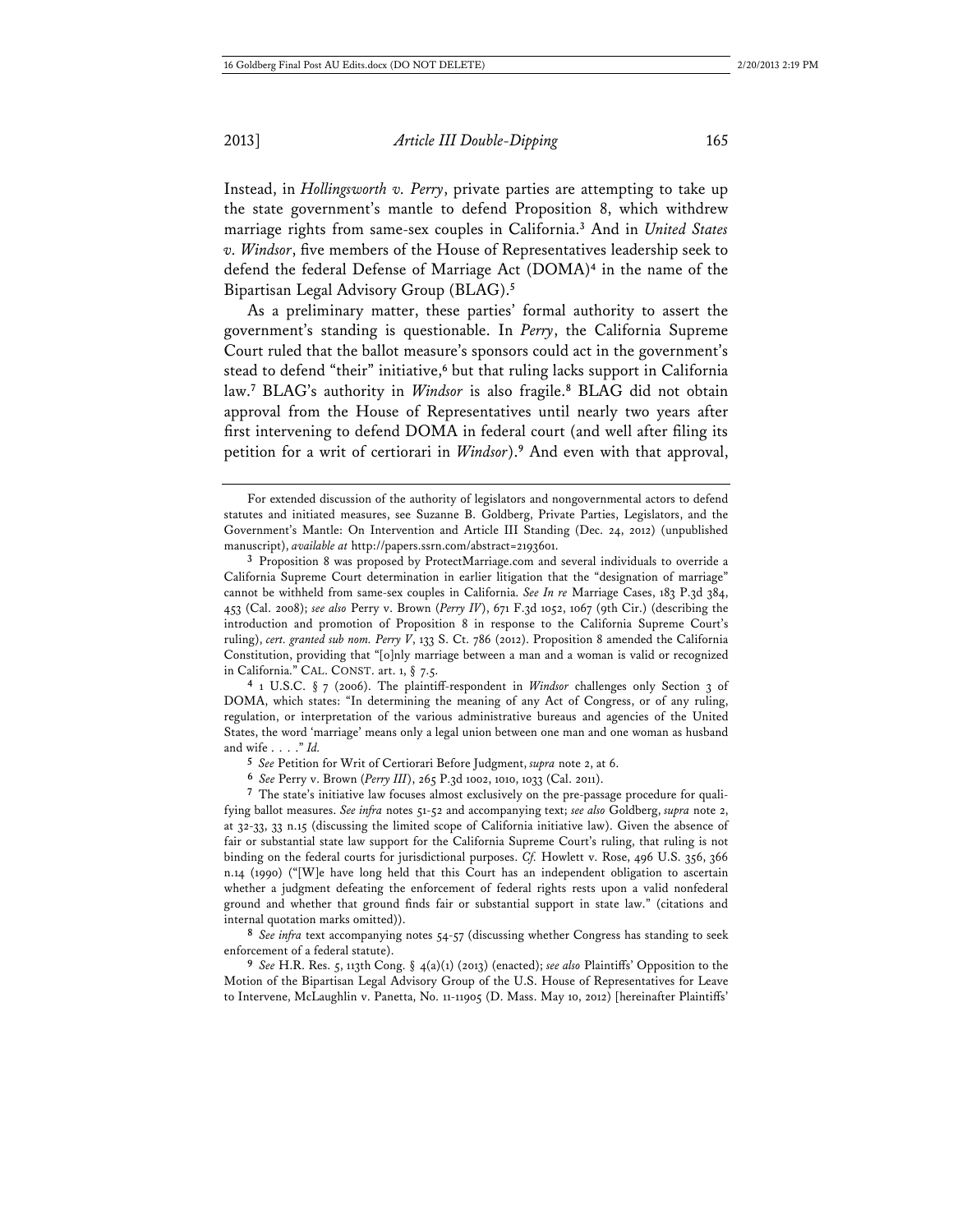BLAG represents only the House, rather than the full Congress that passed DOMA.**<sup>10</sup>** In addition, in both *Windsor* and *Perry*, there are significant problems with the lower courts having permitted intervention at all.**<sup>11</sup>**

There are two more fundamental difficulties with the *Perry* petitioners' and BLAG's claims to standing. First, each presents the Article III doubledipping problem to which this Essay's title refers. The problem arises because there are parties asserting the government's interest and, therefore, the government's standing, on both sides of each case.**12** That is, the California and United States governments have taken the position that their exclusion of same-sex couples from marriage is unconstitutional while the *Perry* petitioners and BLAG seek to argue, also on the government's behalf, that the exclusions are constitutional.**<sup>13</sup>**

The second problem arises from the premise, essential to the standing claims of both the *Perry* petitioners and BLAG, that governments can confer their Article III standing on private actors and subsets of legislators. The difficulty is that the government's standing derives from its interest in enforcing its laws, which is not an interest shared by either group.

The remainder of this Essay elaborates these two points in the context of the *Perry* and *Windsor* cases. I argue that both the double-dipping problem and the limits on a government's ability to transfer its standing to private actors in this context leave Proposition 8's sponsors and BLAG without Article III standing to press their positions. Nor can either group of would-be defenders demonstrate the "concrete and particularized" stake it would need to have standing in its own right**<sup>14</sup>** rather than on the government's behalf.

Opposition] (arguing at length against BLAG's capacity to represent the House); *infra* notes 36-37 and accompanying text (discussing BLAG's intervention in this dispute).

**<sup>10</sup>** *See* Plaintiffs' Opposition, *supra* note 9, at 32-33.

**<sup>11</sup>** *See* Goldberg, *supra* note 2, at 14-18. The essence of the problem is that intervention requires a cognizable interest closely related to the litigation. Initiative proponents and subgroups of legislators do not have this requisite interest for many of the same reasons that they lack standing.

**<sup>12</sup>** Parties seeking to invoke federal jurisdiction "must establish . . . a 'personal stake' in the alleged dispute, and that the alleged injury suffered is particularized as to him." Raines v. Byrd, 521 U.S. 811, 819 (1997) (citing Lujan v. Defenders of Wildlife, 504 U.S. 555, 560-61 (1992)). For a discussion of the parties' respective positions, see *supra* notes 3-5 and *infra* notes 15 & 18. **<sup>13</sup>** *See infra* text accompanying notes 15-19 & 33-38.

**<sup>14</sup>** *Lujan*, 504 U.S. at 560; *see also* Bender v. Williamsport Area Sch. Dist., 475 U.S. 534, 543- 44 (1986) (holding that a school board member who "has no personal stake in the outcome of the litigation" lacked Article III standing to represent the Board as a whole).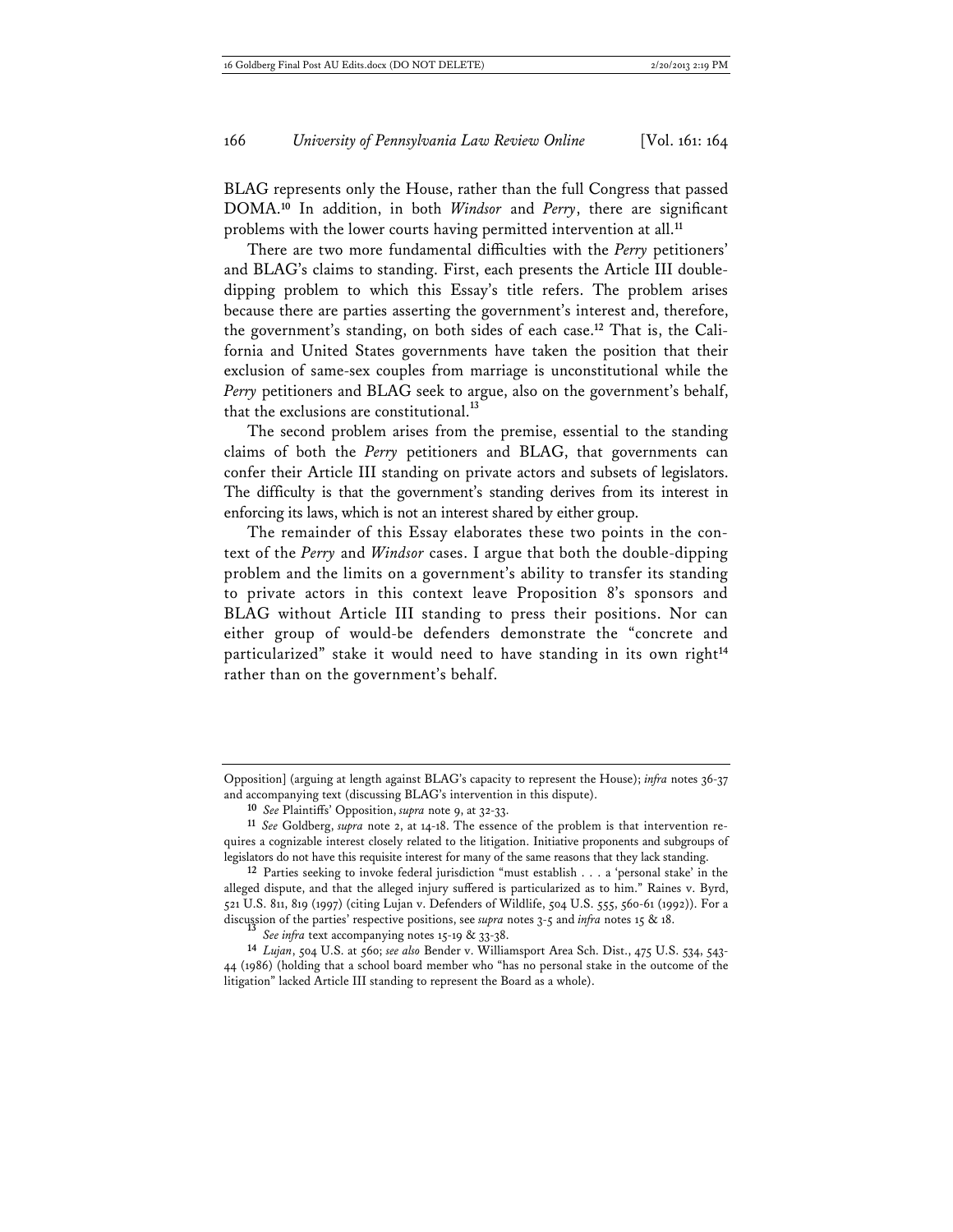#### I. ARTICLE III DOUBLE-DIPPING

In both *Perry* and *Windsor*, as just noted, the government entities that would ordinarily defend the challenged marriage laws have conceded that the laws are unconstitutional and should be invalidated.**<sup>15</sup>** Yet the intervenors claim to represent the government's interest in arguing that the measures should be upheld. This Janus-faced commitment to both sides of the cases, if permitted, renders the concept of the government's interest incoherent for Article III purposes.**<sup>16</sup>**

#### A*. Double-Dipping in* Perry

In *Perry*, California's Attorney General, as the state's chief legal officer, asserted at the litigation's outset that the government's interest lay in opposing Proposition 8's exclusion of same-sex couples from marriage.**<sup>17</sup>** In answer to the plaintiffs' complaint, he wrote that "[t]aking from same-sex couples the right to civil marriage that they had previously possessed under California's Constitution cannot be squared with guarantees of the Fourteenth Amendment [of the federal Constitution]."**<sup>18</sup>** Yet Proposition 8's sponsors also claimed to assert the government's interests, but from the opposite vantage point—arguing that numerous rationales justified California's exclusion of same-sex couples from marriage.**<sup>19</sup>**

**17** *See* Brown Answer, *supra* note 15, at 4 (admitting that "in his official capacity he is the chief law officer of the state; that it is his duty to see that the laws of the state are uniformly and adequately enforced").

**18** *Id.* at 2; *see also, e.g.*, *id.* at 3, 8, 10 (restating the Attorney General's conclusion that Proposition 8 violated the Constitution's equal protection guarantee).

**19** *See Perry IV*, 671 F.3d 1052, 1086 (9th Cir.) (summarizing "four possible reasons offered" by Proposition 8's sponsors in defense of the measure), *cert. granted sub nom. Perry V*, 133 S. Ct. 786 (2012); *id.* at 1074 (characterizing the *Perry* petitioners as "assert[ing] the interests of the State of California"). Proposition 8's sponsors were able to advance these arguments after the district court permitted them to intervene. *See Perry I*, 704 F. Supp. 2d at 930 (recounting how Proposition 8's sponsors intervened in the case).

**<sup>15</sup>** *See* Answer of Attorney General Edmund G. Brown Jr. at 9-10, Perry v. Schwarzenegger (*Perry I*), 704 F. Supp. 2d 921 (N.D. Cal. 2010) (No. 09-2292), 2009 WL 1748382 [hereinafter Brown Answer]; Press Release, U.S. Dep't of Justice, Letter from the Attorney General to Congress on Litigation Involving the Defense of Marriage Act (Feb. 23, 2011) [hereinafter Holder Letter], http://www.justice.gov/opa/pr/2011/February/11-ag-223.html.

**<sup>16</sup>** State courts are free, within the limits of state law, to sanction this sort of split standing, but their determinations do not control *federal* standing analysis. *See, e.g.*, Asarco Inc. v. Kadish, 490 U.S. 605, 617 (1989) ("We have recognized often that the constraints of Article III do not apply to state courts, and accordingly the state courts are not bound by the limitations of a case or controversy . . . ."); Phillips Petroleum Co. v. Shutts, 472 U.S. 797, 804 (1985) ("Standing to sue in any Article III court is, of course, a federal question which does not depend on the party's . . . standing in state court.").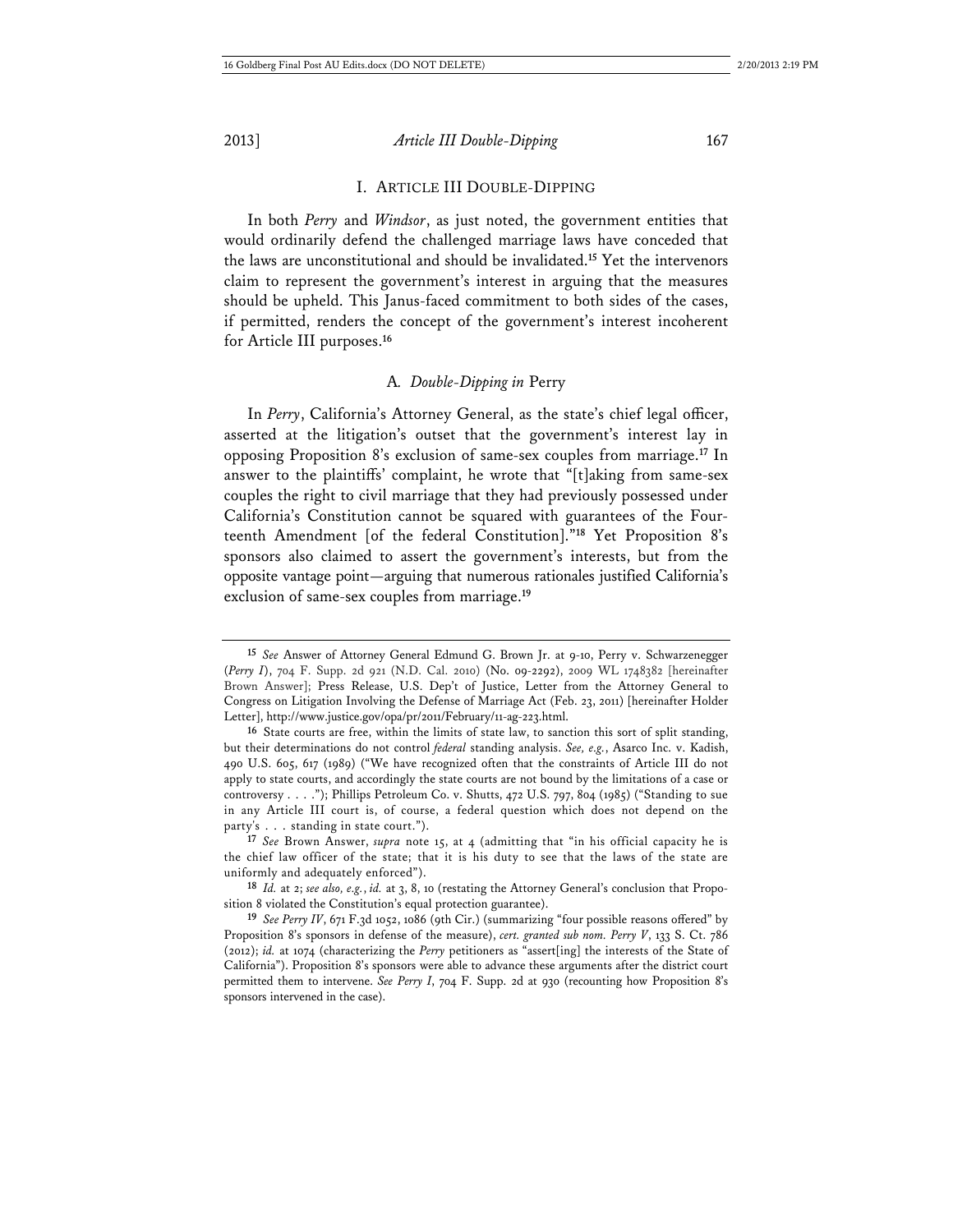Sensitive to the potential for a standing problem, the Ninth Circuit certified to the California Supreme Court the question whether Proposition 8's sponsors could assert the state's interest to defend the measure they had promoted.**<sup>20</sup>** The state high court held that they could, reasoning that "when the public officials who ordinarily defend a challenged state law or appeal a judgment invalidating the law decline to do so, . . . the official proponents of a voter-approved initiative measure are authorized to assert the state's interest in the initiative's validity."**<sup>21</sup>** Affirming this substitutional standing for initiative sponsors, the court added that "the role played by the proponents in such litigation is comparable to the role ordinarily played by the Attorney General or other public officials in vigorously defending a duly enacted state law and raising all arguable legal theories upon which a challenged provision may be sustained."**<sup>22</sup>**

The Ninth Circuit then held that it was "bound to accept the California court's determination" regarding the proponents' standing,**<sup>23</sup>** while also acknowledging its obligation to conduct an independent Article III review.**<sup>24</sup>** "The People of California are largely free to structure their system of governance as they choose," the court wrote, "and we respect their choice."**<sup>25</sup>**

"Allowing official proponents to assert the state's interest in the validity of the initiative measure . . . assures voters . . . that any residual hostility or indifference of current public officials to the substance of the initiative measure will not prevent a full and robust defense of the measure to be mounted in court on the people's behalf . . . ."

*Id.* at 1006.

**22** *Id.* at 1023. Interestingly, Proposition 8's sponsors did not make this argument in their intervention motion. Instead, they argued that they had "unique legal statuses regarding [the] initiative" because they "ha[d] indefatigably labored in support of Proposition 8." Proposed Intervenors' Notice of Motion and Motion to Intervene, and Memorandum of Points and Authorities in Support of Motion to Intervene at 8-9, *Perry I*, 704 F. Supp. 2d 921 (N.D. Cal. 2010) (No. 09-2292), 2009 WL 1499309.

**23** *Perry II*, 671 F.3d at 1072; *see also id.* at 1075 ("Because the State of California has Article III standing to defend the constitutionality of Proposition 8, and because both the California Constitution and California law authorize [standing for] the official proponents of an initiative," when government officials do not defend, Proposition 8's sponsors "are proper appellants." (internal quotation marks and citations omitted)).

**24** *See id.* at 1074 ("To be clear, we do not suggest that state law has any 'power directly to enlarge or contract federal jurisdiction.'" (quoting Duchek v. Jacobi, 646 F.2d 415, 419 (9th Cir. 1981))).

**25** *Id.* at 1073.

**<sup>20</sup>** *See* Perry v. Schwarzenegger (*Perry II*), 628 F.3d 1191, 1193 (9th Cir.), *certified question answered sub nom. Perry III*, 265 P.3d 1002 (Cal. 2011).

**<sup>21</sup>** *Perry III*, 265 P.3d at 1033. Presumably, even a weak defense by state officials would preempt Article III claims by the initiative sponsors, although this cuts against the California high court's suggestion that the sponsors are best positioned, in nearly any case, to defend the People's interests. As the California Supreme Court wrote: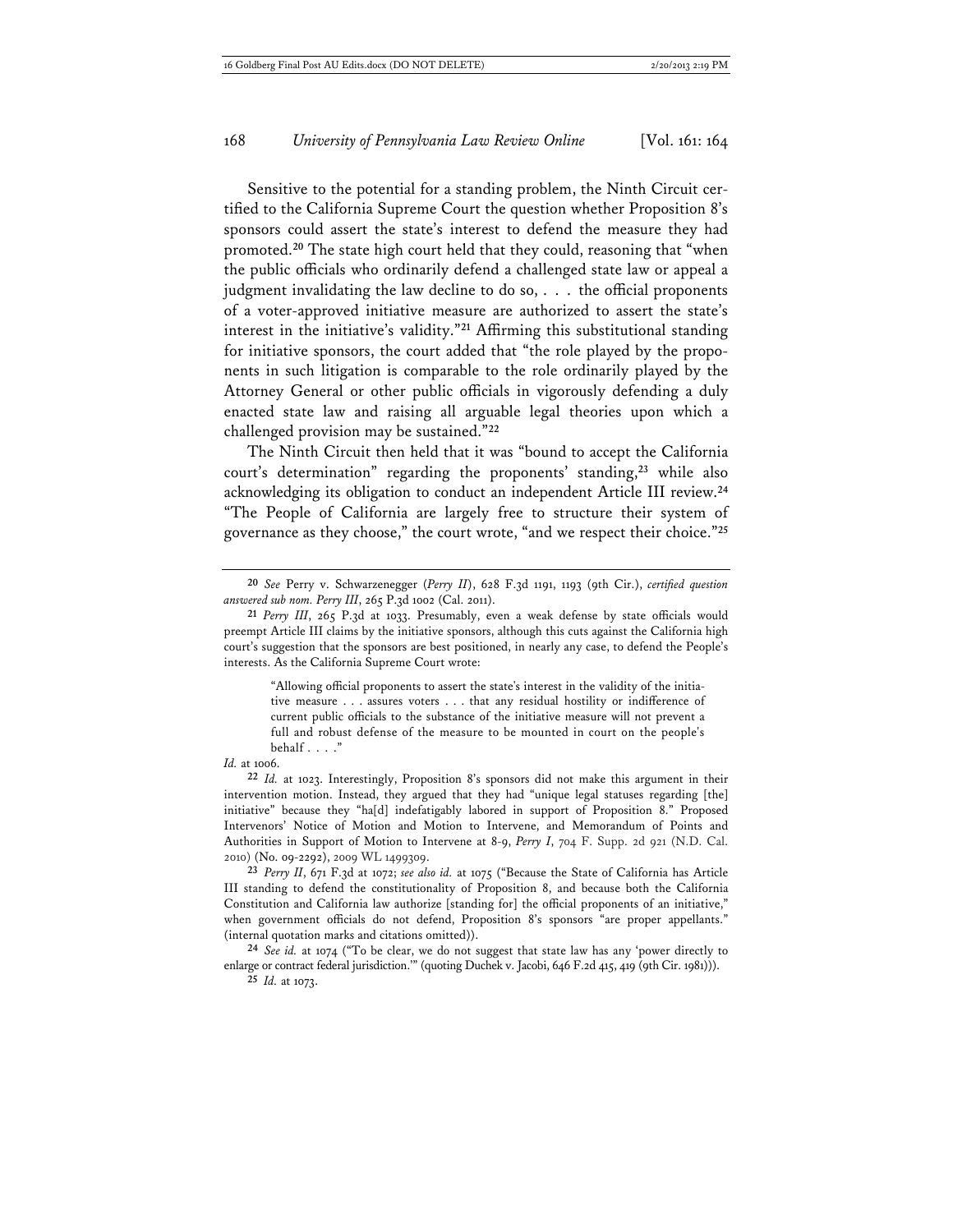But, given that California was a full participant in the litigation and took a position in the case, the *Perry* petitioners can stand in for the state only if the state can bifurcate its Article III standing, retaining some for itself and apportioning the rest to a party on the other side of the case.**<sup>26</sup>** In other words, the state would have a permanent interest in defending its laws that it could confer on others whenever state officials determined that a challenged law was invalid.**<sup>27</sup>** Indeed, per the Ninth Circuit's analysis, the state would have categorical control over how and when to bifurcate its standing.**<sup>28</sup>**

Treating ballot measure sponsors as though they were the state's agents or outside counsel does not alleviate the tensions associated with this concern about double-dipping. Given the Attorney General's position that Proposition 8 is invalid, the sponsors cannot serve as the state's agents unless the government is able to split its interest in two. The sponsors also cannot plausibly obtain outside-counsel status when they are arguing against

**27** An argument that the sponsors were merely stepping into the shoes of the governmental defendants other than the Attorney General is not tenable here because those government actors participated in the *Perry* litigation; they responded to the plaintiffs' complaint and then accepted the district court judgment that Proposition 8 was invalid. They did not exercise their right to file an appeal or make their acceptance of the judgment contingent on the sponsors' appeal. In other words, all of the official defendants participated for themselves; the initiative sponsors thus could not have stood in their stead. *See Perry IV*, 671 F.3d 1052, 1068 (9th Cir.) (summarizing the case's procedural history), *cert. granted sub nom. Perry V*, 133 S. Ct. 786 (2012).

**28** *See id.* at 1064 (explaining that "[i]t is for the State of California to decide who may assert its interests in litigation"). Although the California Supreme Court held that the official sponsors were "the most obvious and logical persons to assert the state's interest in the initiative's validity on behalf of the voters who enacted the measure," based on "their unique relationship to the initiative measure under [the California Constitution] and the relevant provisions of the [Elections] Code," *Perry III*, 265 P.2d 1002, 1006 (Cal. 2011), there seems to be nothing in the Ninth Circuit's analysis to prevent California from selling its standing to the highest bidder or, less provocatively, from having a lottery among all who had demonstrated their commitment by promoting the initiative. The lottery suggestion assumes that there is a limit to the number of parties on which a state can confer its Article III interest, but in the Ninth Circuit's analysis, there is no indication that such a limit exists. *See Perry IV*, 671 F.3d at 1064.

**<sup>26</sup>** One might argue that the government does not deploy its Article III interest if it opposes, rather than defends, a law. Under this view, a government only has an Article III interest if and when it seeks to *enforce* its laws. But the argument is flawed for two reasons. First, the state's interest in enforcing its laws is not a free-floating one that can be transferred, if not used by the state, to another party with no cognizable interest in enforcement. *See infra* text accompanying notes 48-53. Second, the government can also be said to have "used" its interest by exercising its prerogative *not* to enforce a challenged law. In other words, the government's interest is not in enforcement absolutely, but instead in taking a position on whether or not it should be enforcing a given measure.

Separately, if the Governor and Attorney General had taken opposing positions regarding Proposition 8's constitutionality, there would be a question whether federal courts would have to grant standing to whichever government official sought to defend the law. While that is not the case in *Perry*, the Article III double-dipping analysis suggests that, in the context of such a policy dispute, the state would have to determine which official's interest trumped for federal standing purposes.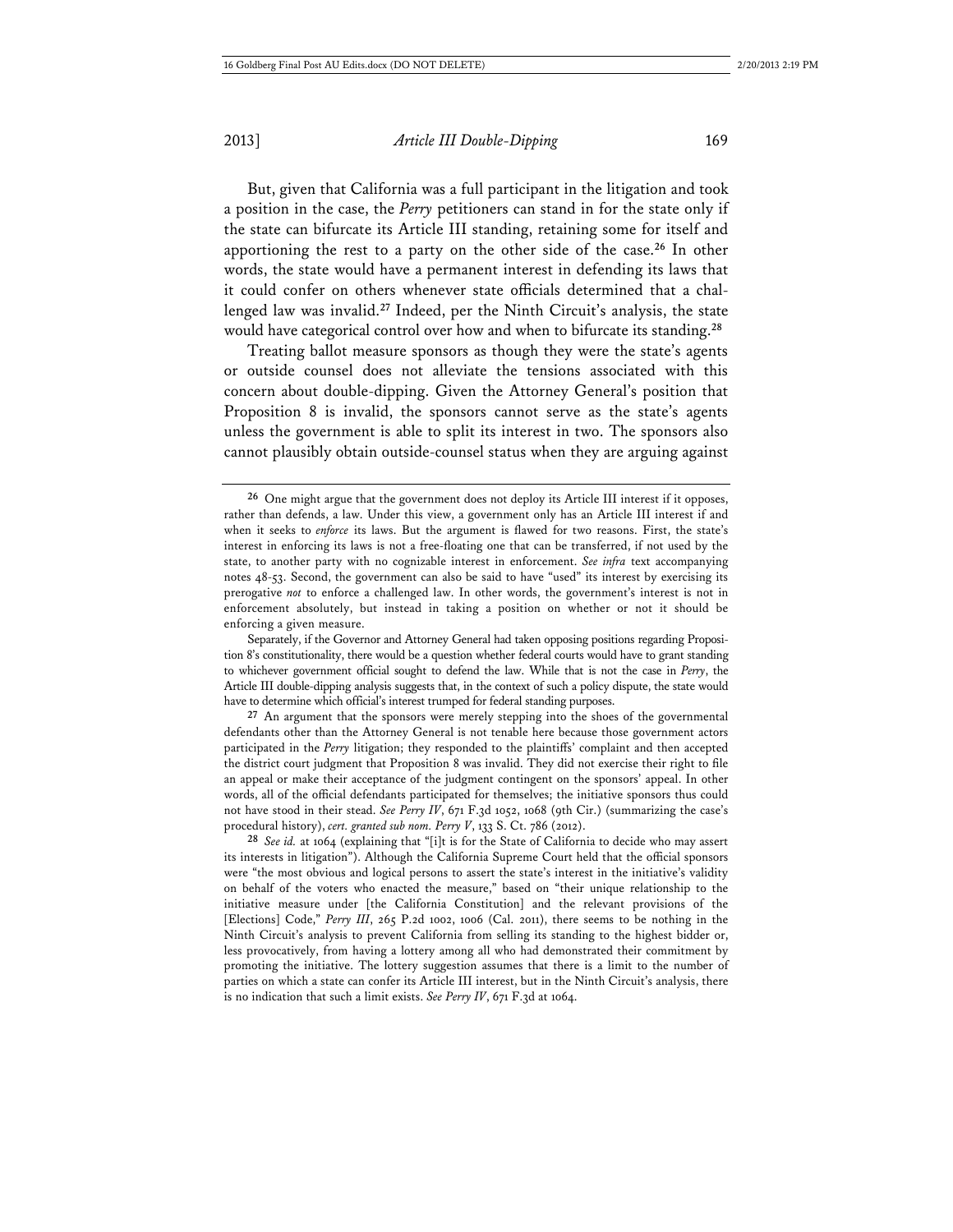the government's position. Further, standing derives from the parties in a case; counsel does not gain the requisite Article III stake through its work on a party's behalf.

Nor can the Ninth Circuit's characterization of the sponsors as representatives of the People rather than the government eliminate the tension arising from these competing assertions—and conceptions—of the government's interest. In its opinion, the court stressed, for example, that "the People have an interest in the validity of Proposition 8" and that "under California law, Proponents are authorized to represent the People's interest."**<sup>29</sup>** But the California Supreme Court itself made clear that to advance the People's interests is to advance the state's interests.**<sup>30</sup>** Indeed, it would make little sense for the sponsors' standing to be contingent on public officials' actions if the People's interests were distinct from the state's. In addition, if the state's interests that give rise to standing are separable from the People's, the potential for double-dipping escalates, with the People and the state both entitled to claim the government's stake for Article III purposes. Further, this sort of generalized "People's interest" is precisely what standing doctrine has long rejected; only a radical jurisprudential change would permit such a shift in Article III jurisprudence.**<sup>31</sup>**

Finally, permitting Article III double-dipping puts federal courts in the position of giving second opinions to a government absent a genuine conflict between that government and the party that sued it. In *Perry*, for example, there is no dispute between the state and the plaintiffs about whether Proposition 8 should be enforced; the state's "stake" in defending the law is thus an empty one. If Proposition 8's proponents are allowed to claim this empty interest to obtain federal review, their engineered, artificial conflict becomes the basis for obtaining federal court guidance about the state's nonenforcement decision.**<sup>32</sup>**

**<sup>29</sup>** *Perry IV*, 671 F.3d at 1073; *see also Perry III, 265 P.2d at 1006* ("[I]n most instances it may well be an abuse of discretion for a court to fail to permit the official proponents of an initiative to intervene . . . to protect the people's right to exercise their initiative power . . . .").

**<sup>30</sup>** *See Perry III*, 265 P.2d at 1006 (deciding that "California law authorizes the official proponents . . . to appear in the proceeding to assert the state's interest in the initiative's validity").

**<sup>31</sup>** *See infra* note 58 and accompanying text.

**<sup>32</sup>** Arguably, this amounts to an impermissible request for an advisory opinion per *Muskrat v. United States*, where the Court found that a request was not justiciable where the defendant government had "no interest adverse to the claimants." 219 U.S. 346, 361 (1911). Either way, Article III remains a problem for these defendant-intervenors, who, like other parties seeking federal court review, must have a "direct stake in the outcome." *See* Diamond v. Charles, 476 U.S. 54, 62 (1986) (quoting Sierra Club v. Morton, 405 U.S. 727, 740 (1972)).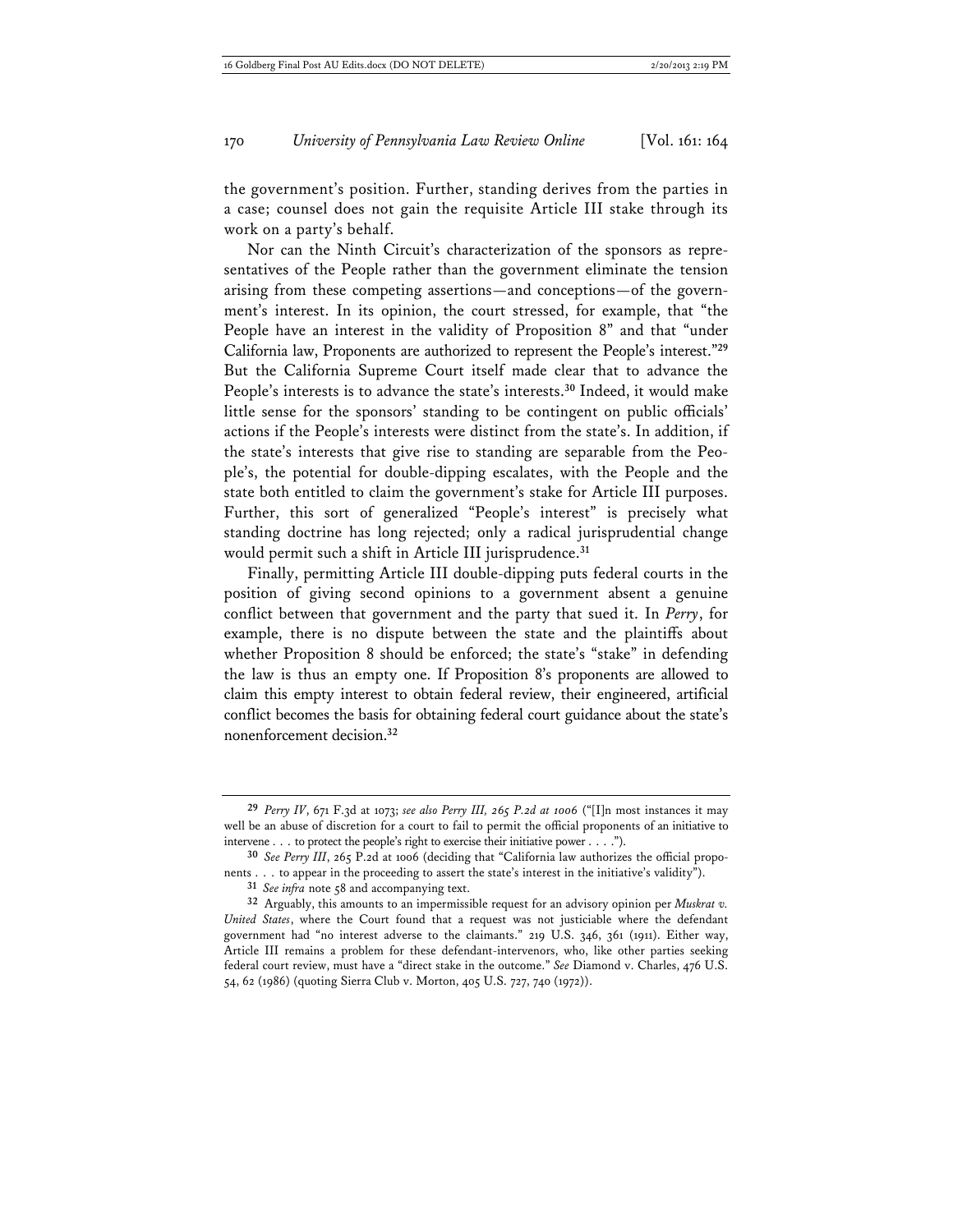#### B. *Double-Dipping in* Windsor

In *Windsor*, the double-dipping problem first arose when the United States, as defendant, agreed that DOMA was invalid, but a subset of its lawmakers sought to invoke the government's interest to assert the statute's constitutionality.**<sup>33</sup>** While there are situations in which distinct parts of the federal government have been permitted to appear on both sides of a case,**<sup>34</sup>** the circumstance of dueling lawmakers and law enforcers regarding the continued viability of a federal marriage law poses troubling questions about the degree to which the government's Article III standing can be stretched to enable federal adjudication of policy disagreements.

 More specifically, the United States, through the Department of Justice (DOJ), began to "advocate that the statute be ruled unconstitutional" following the Attorney General's announcement that the Obama administration would not defend DOMA.**35** Shortly after, BLAG, a fiveperson body consisting of House majority and minority leaders,**<sup>36</sup>** intervened to take "the laboring oar in defense of the statute,"**<sup>37</sup>** and federal courts throughout the country accepted its intervention on behalf of the House of Representatives.**<sup>38</sup>**

**36** *See* R. OF THE HOUSE OF REPS., R. II, § 8 (2013), *available at* http://clerk.house.gov/ legislative/house-rules.pdf (describing the composition of BLAG). Only three of BLAG's five members, all Republicans, voted in favor of defending DOMA. *See* Press Release, John A. Boehner, Speaker, U.S. House of Representatives, House Will Ensure DOMA Constitutionality Is Determined by the Court (Mar. 9, 2011), *available at* http://boehner.house.gov/news/ documentsingle.aspx?DocumentID=228585 (explaining that BLAG directed the House General Counsel to initiate a legal defense of DOMA and that "[t]his action by the House will ensure that this law's constitutionality is decided by the courts, rather than by the President unilaterally"); Press Release, Nancy Pelosi, Minority Leader, U.S. House of Representatives, Pelosi Letter to Speaker Boehner on House Counsel Defense of DOMA (Mar. 11, 2011), *available at* http://pelosi.house.gov/news/press-releases/2011/03/pelosi-letter-to-speaker-boehner-on-housecounsel-defense-of-doma.shtml (noting that BLAG "voted this week by a 3-2 margin to direct the

House General Counsel to initiate a legal defense of [DOMA]").

**37** *See Windsor III*, 699 F.3d at 176.

**38** *See* Windsor v. United States (*Windsor I*), 797 F. Supp. 2d 320, 324 (S.D.N.Y. 2011) (stating that "BLAG has a cognizable interest in defending the enforceability of statutes the House has passed"); *see also, e.g*., Revelis v. Napolitano, 844 F. Supp. 2d 915, 925 (N.D. Ill. 2012) (finding that BLAG had Article III standing because "[t]he House has an interest in defending the constitutionality of legislation which it passed when the executive branch declines to do so").

**<sup>33</sup>** *Windsor II*, 833 F. Supp. 2d 394, 397 (S.D.N.Y.), *aff'd*, 699 F.3d 169 (2d Cir. 2012), *cert. granted*, 133 S. Ct. 786 (2012).

**<sup>34</sup>** *See* Michael Herz, United States v. United States*: When Can the Federal Government Sue Itself?*, 32 WM. & MARY L. REV. 893, 910-11 (1991) (discussing examples of interbranch litigation).

**<sup>35</sup>** *See* Windsor v. United States (*Windsor III*), 699 F.3d 169, 176 (2d Cir.), *cert. granted*, 133 S. Ct. 786 (2012); *see also* Holder Letter, *supra* note 15 (announcing and explaining DOJ's decision not to defend DOMA).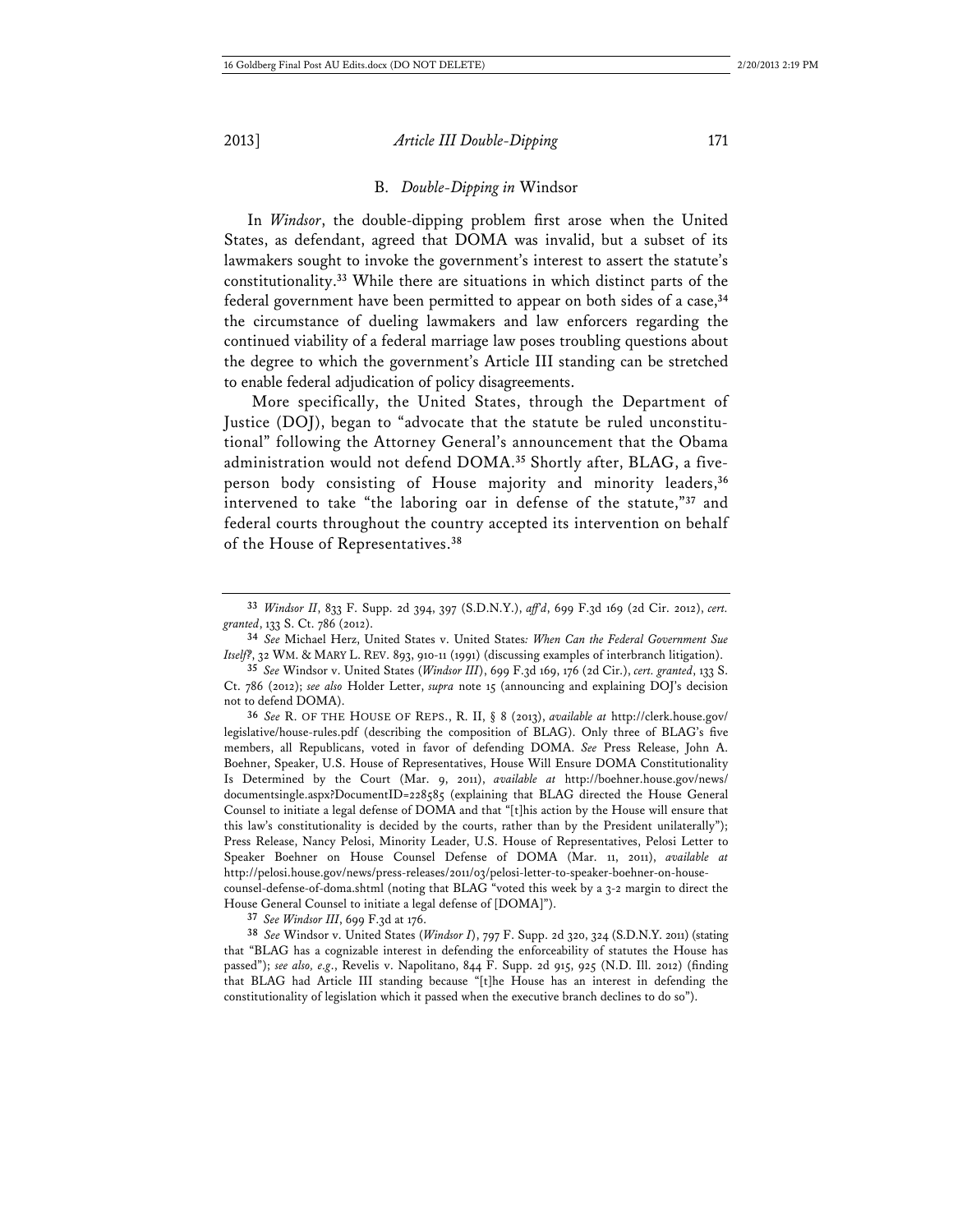Unlike in *Perry*, where the government defendants did not appeal the district court's decision,**<sup>39</sup>** the United States appealed DOMA's invalidation, explaining that although it agreed with the district court's determination, it would continue to enforce the law.**<sup>40</sup>**

But the difficulties for BLAG, are several, even with the United States' certiorari petition having been granted. First, BLAG's authority is limited to asserting the interests of the House of Representatives, at most.**<sup>41</sup>** More generally, even if BLAG were accepted as a representative of the legislative branch, it is not clear that Article III does or should permit the federal government to bifurcate its standing for purposes of having federal courts resolve policy disputes between the executive and legislative branches.**<sup>42</sup>**

One might argue that lawmakers have a direct stake in defending the laws they have passed so that they are not double-dipping into the government's enforcement interest but instead are asserting the legislature's independent Article III interest in the case. This theory arguably grows out of *INS v. Chadha*, in which the Court allowed Congress to defend an immigration law when the enforcing agency, the Immigration and Naturalization Service, agreed with the plaintiff that the law was unconstitutional.**<sup>43</sup>** The Court wrote that it had "long held that Congress is the proper party to defend the validity of a statute when an agency of government, as a defendant charged with enforcing the statute, agrees with plaintiffs that the statute is inapplicable or unconstitutional."**<sup>44</sup>**

Based on this continued enforcement, the Second Circuit affirmed that BLAG did not need to establish independent Article III standing. *See Windsor III*, 699 F.3d at 176. At the Supreme Court's request, an amica curiae filed a brief that argues against the United States' standing to seek review when it agrees with the lower court's decision on the merits. *See* Brief for Court-Appointed *Amica Curiae* Addressing Jurisdiction at 23-24, United States v. Windsor, No. 12-0307 (U.S. Jan. 24, 2013), 2013 WL 315234.

**<sup>39</sup>** *See Perry II*, 628 F.3d 1191, 1195 (9th Cir.) (stating that the named government defendants did not appeal the district court order enjoining them from enforcing Proposition 8), *certified question answered sub nom. Perry III*, 265 P.3d 1002 (Cal. 2011).

**<sup>40</sup>** *See Windsor III*, 699 F.3d at 176 (stating that "[n]otwithstanding the withdrawal of its advocacy, the United States continues to enforce Section 3 of DOMA, which is indeed why Windsor does not have her money"); Petition for Writ of Certiorari Before Judgment, *supra* note 2, at 6 (explaining that the United States filed its appeal to "ensur[e] that the court had Article III jurisdiction to enter judgment for or against the federal officials tasked with enforcing Section 3").

**<sup>41</sup>** *See* R. OF THE HOUSE OF REPS., *supra* note 36, at R. II, § 8; *see also supra* note 9 and accompanying text (discussing the House's post-hoc endorsement of BLAG's position).

**<sup>42</sup>** Full exploration of this question is beyond this Essay's limited scope; my aim here is simply to flag this issue as a serious hurdle to BLAG's standing claim and to explore related concerns.

**<sup>43</sup>** 462 U.S. 919, 939 (1983).

**<sup>44</sup>** *See id.* at 940.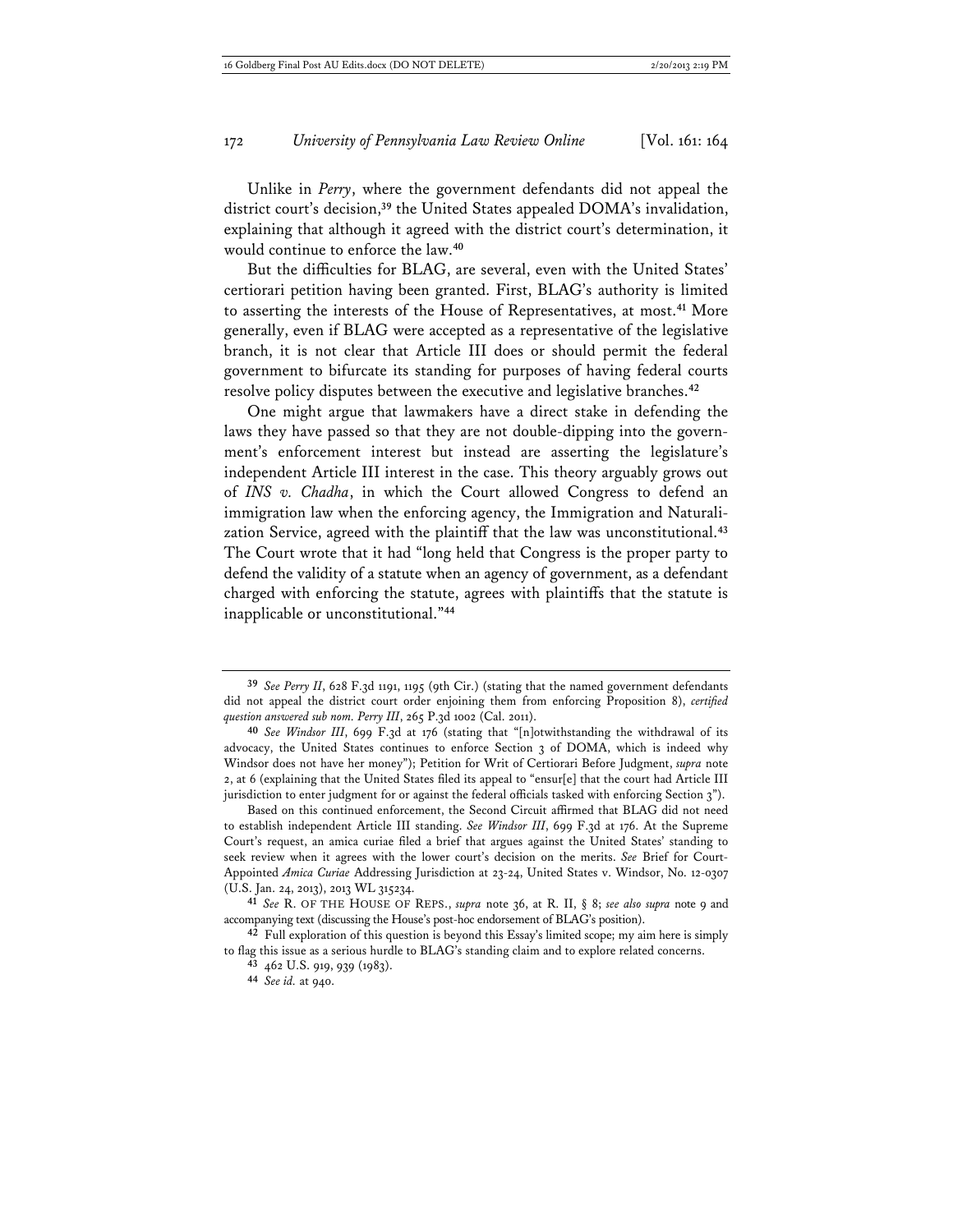But there are difficulties with this theory. First, and most basically, the Court in *Chadha* did not grant standing to the House alone. Instead, both the House and Senate had passed a joint resolution authorizing intervention by Congress as a whole.**45** Second, as I will discuss in the next Part, Congress may not have a cognizable Article III interest in defending a challenged law, given that it lacks the power to *enforce* that law.

Further, by permitting lawmakers to assert the government's interests contrary to the stated positions of government officials authorized to enforce the challenged law,**<sup>46</sup>** federal courts would, in effect, be transferring enforcement power from one branch to another. Yet, again, it is not clear why federal courts can use their jurisdictional authority to reshape the enactment–enforcement relationship between legislative and executive branches in this way.**<sup>47</sup>**

### II. GOVERNMENTAL STANDING FOR ACTORS WITHOUT GOVERNMENTAL ENFORCEMENT AUTHORITY

The petitioners in *Perry* face an additional procedural problem. California's stake in the case derives from the state's authority to enforce its marriage laws, but the sponsors who seek to assert the government's interest are not government agents of any kind and thus, have no connection to the government's enforcement powers. If federal courts give states the discretion to unmoor standing from enforcement authority, Article III's requirement that a party have a direct and particularized interest in a case becomes nothing more than a nominal obstacle, easily sidestepped whenever states are so inclined. This Section explores several possible responses to this concern but

**<sup>45</sup>** *See id.* at 930 n.5, 939-40; *see also* Arizonans for Official English v. Arizona, 520 U.S. 43, 65 n.20 (1997) (summarizing *Chadha* as standing for the proposition that Congress was a proper party to defend a statute "where both Houses, by resolution, had authorized intervention in the lawsuit").

**<sup>46</sup>** The New Jersey legislature succeeded in doing something similar in *Karcher v. May*, where the defendant state officials declined to defend a moment-of-silence law. 484 U.S. 72, 75 (1987). The legislature authorized its leadership to seek the enforcement of the law. *See id.* ("When it became apparent that neither the Attorney General nor the named defendants would defend the statute, Karcher and Orechio, as Speaker of the New Jersey General Assembly and President of the New Jersey Senate, respectively, sought and obtained permission to intervene as defendants on behalf of the legislature.").

**<sup>47</sup>** This point raises broader questions about the sustainability of the Court's theory in *Chadha* as well as *Chadha*'s specific applicability here. Although full exploration is, again, beyond this brief Essay's scope, it bears noting that, even in *Chadha*, the Court grounded its endorsement of Congressional standing in only two cases, and neither case is actually on point. Instead, *Cheng Fan Kwok v. INS* discussed the Court's appointment of a member of the bar to present argument as amicus curiae. 392 U.S. 206, 210 n.9 (1968). The other case, *United States v. Lovett*, does not discuss standing at all. 328 U.S. 303, 306 (1946) (observing that Congress passed a joint resolution authorizing an attorney to represent its interests).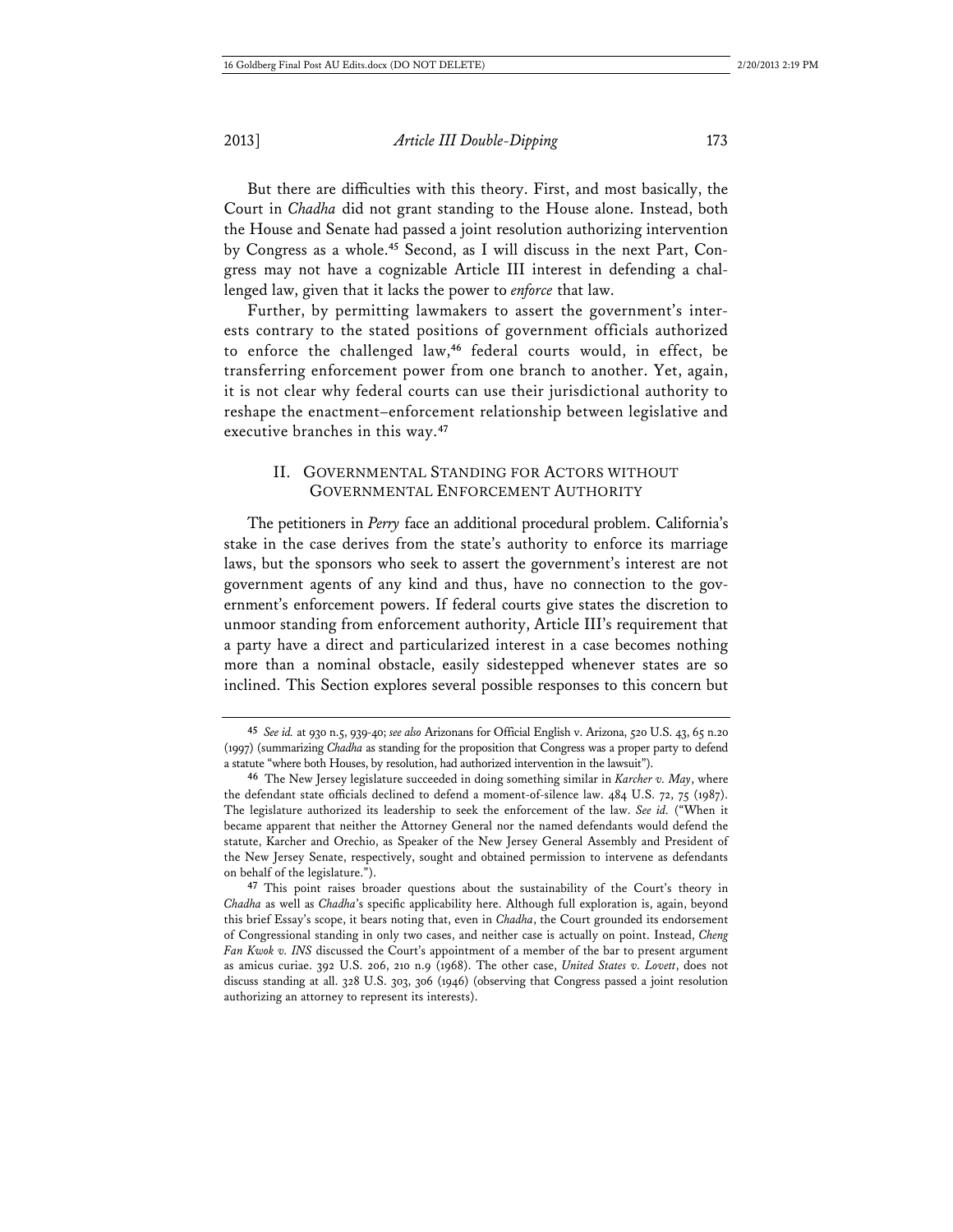concludes that stand-ins for a state must have a link to the state's enforcement power lest Article III standing requirements be contorted beyond recognition.

One response to the enforcement concern might be that California is simply assigning its interest in enforcing approved initiatives to the measures' sponsors, just as a government can assign its interest in a qui tam case.**<sup>48</sup>** There is an important difference, however, between the interest asserted in a case such as *Perry* and the financial interest associated with a qui tam fraud prosecution. *Perry* involves the government's power to recognize marriages and to confer benefits based on that status.**<sup>49</sup>** This is a power that *only* the government can exercise. If the state were to delegate the practice of validating or recognizing marriages to private actors, those actors might have an enforcement interest alongside, or perhaps in place of the state. But under California law, and indeed, the law of all fifty states, the validation of civil marriages is a matter exclusively within the state's authority.**<sup>50</sup>**

Even if California could assign its interest in the case, California law does not confer this interest on ballot initiative sponsors. Instead, the state's initiative-law framework specifies the procedural steps, such as petition approval and signature gathering, that sponsors must take to qualify a measure for a statewide ballot.**<sup>51</sup>** It provides, too, that sponsors can exercise control over arguments for the measure that appear in the official voter information guide published by the Secretary of State.**<sup>52</sup>** But these rules give proponents a procedurally focused interest; if the state deviated from

**50** The practice of vesting the state's authority in private parties for marriage ceremonies does not diminish the state's comprehensive control over marriage. Those delegations to clergy and others are entirely for ceremonial purposes; in all cases, it is the state that controls the issuance of marriage licenses. *See, e.g.*, CAL. FAM. CODE § 421 (West 2012) ("Before solemnizing a marriage, the person solemnizing the marriage shall require the presentation of the marriage license.").

**51** *See Perry III*, 265 P.3d 1002, 1015-17 (Cal. 2011) (reviewing California's constitutional and statutory provisions that govern the initiative processes).

**52** *Id.* at 1024.

**<sup>48</sup>** *See, e.g.*, Vt. Agency of Natural Res. v. United States *ex rel.* Stevens, 529 U.S. 765, 773 (2000) (affirming "the doctrine that the assignee of a claim has standing to assert the injury in fact suffered by the assignor"). Of course, California has not purported to make a similar assignment here, but to further the analysis, I will set the double-dipping issue aside for the moment.

The related idea that the enforcement-authority deficit can be avoided because the proposition's sponsors are functioning as the state's agents is also unavailing factually and analytically for the reasons discussed earlier. Notably, too, the government defendants declined to appeal, and the proponents filed their appeal on their own behalf, not on behalf of the state. *See Perry I*, 704 F. Supp. 2d 921, 928-29 (N.D. Cal. 2010), *aff'd sub nom. Perry IV*, 671 F.3d 1052 (9th Cir. 2012), *cert. granted sub nom*. *Perry V*, 133 S. Ct. 786 (2012).

**<sup>49</sup>** *See Perry IV*, 671 F.3d at 1063 ("[A]ll parties agree that Proposition 8 had one effect only. It stripped same-sex couples of the ability they previously possessed to obtain from the State, or any other authorized party, an important right . . . .").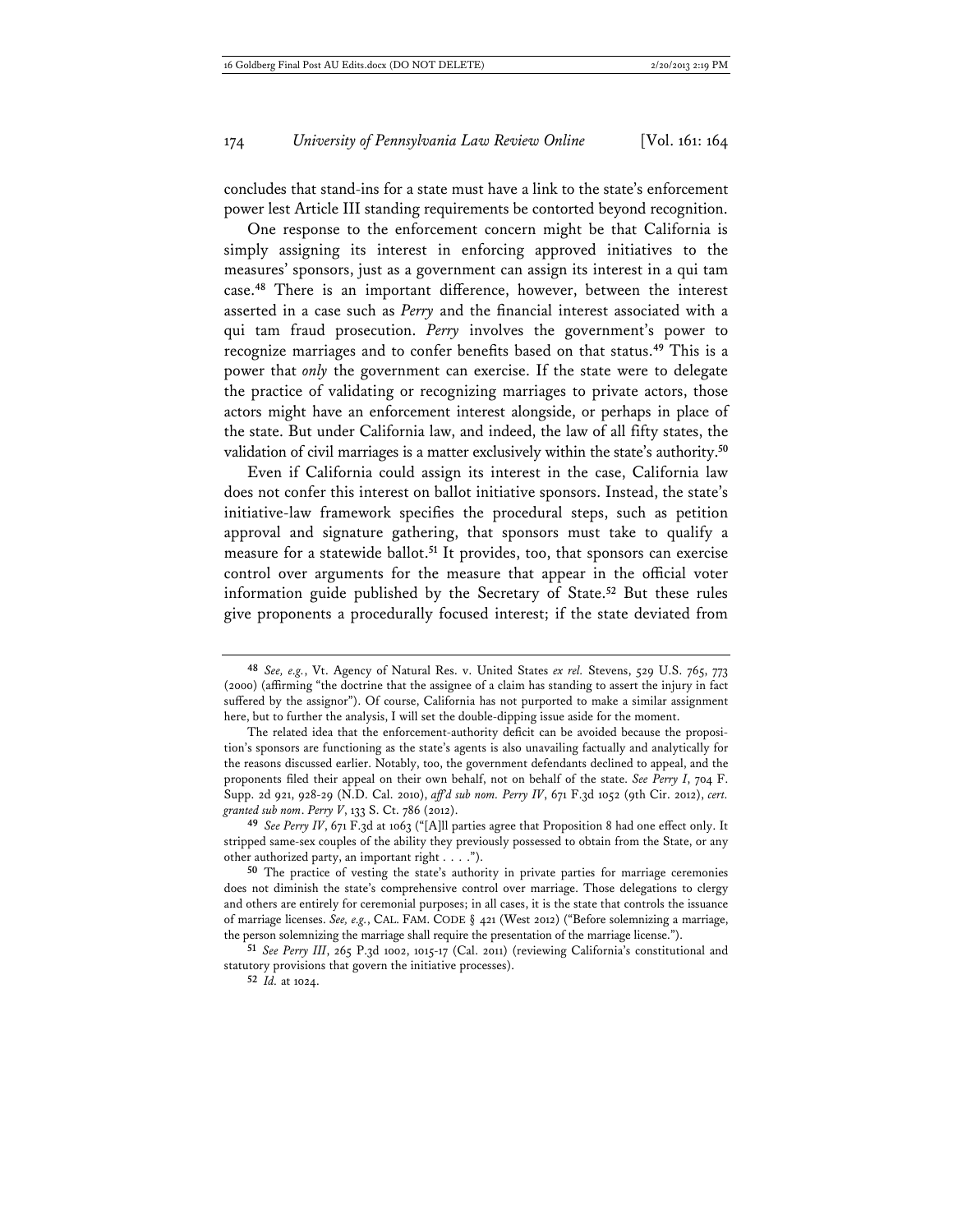these provisions, the proponents might suffer a distinct and palpable injury sufficient to justify Article III standing.**<sup>53</sup>** Once an initiative is presented and passed, however, the initiative's sponsors' formal interest in the matter comes to an end.

Against this backdrop, sponsors might try to analogize themselves to elected legislators working on their constituents' behalf, but that argument, too, is unavailing for Article III purposes because individual lawmakers do not have a government interest sufficient for standing. In *Raines v. Byrd*, for example, Congress authorized lawmakers to challenge the Line Item Veto Act on constitutional grounds.**<sup>54</sup>** Six members filed suit,**<sup>55</sup>** each arguing that the veto law unconstitutionally diminished his political power.**<sup>56</sup>** The Court held, however, that the lawmakers' alleged injuries were "wholly abstract and widely dispersed" and that "these individual members of Congress do not have a sufficient 'personal stake' in this dispute and have not alleged a sufficiently concrete injury to have established Article III standing."**<sup>57</sup>**

Nor can the sponsors succeed by claiming standing based on their taxpayer or citizenship status. As the Court has affirmed repeatedly: to qualify as a party with Article III standing, "[a]n interest shared generally with the public at large in the proper application of the Constitution and laws will not do."**<sup>58</sup>** In a taxpayer's action to enforce a constitutional provision, for example, the Court explained that a claim to have the law enforced in a particular way "is surely . . . a generalized grievance . . . since the impact on him is plainly undifferentiated and 'common to all members of the public.'"**<sup>59</sup>** Nearly a century ago, the Court similarly rejected a taxpayer and citizen activist's challenge to the Nineteenth Amendment, holding that his concerns about the diminished effectiveness of "free citizens'" votes and the rise in election expenses were insufficiently particularized to generate Article III standing.**<sup>60</sup>**

**<sup>53</sup>** *Cf.* Coleman v. Miller, 307 U.S. 433, 445-46 (1939) (finding standing for legislators where lawmaking rules were allegedly disregarded in ways that nullified legislators' votes).

**<sup>54</sup>** 521 U.S. 811, 815-16 (1997) ("The Act provided that '[a]ny Member of Congress or any individual adversely affected by [this Act] may bring an action, in the United States District Court for the District of Columbia, for declaratory judgment and injunctive relief on the ground that any provision of this part violates the Constitution.'" (alterations in original) (citation omitted)).

**<sup>55</sup>** *See id*. at 814.

**<sup>56</sup>** *See id.* at 837 (Stevens, J., dissenting) ("The appellees thus articulated their claim as a combination of the diminished effect of their initial vote and the circumvention of their right to participate in the subsequent repeal.").

**<sup>57</sup>** *Id.* at 829-30.

**<sup>58</sup>** Arizonans for Official English v. Arizona, 520 U.S. 43, 64 (1997).

**<sup>59</sup>** United States v. Richardson, 418 U.S. 166, 176-77 (1974) (quoting *Ex parte* Lévitt, 302 U.S. 633, 636 (1937) (per curiam)).

**<sup>60</sup>** Fairchild v. Hughes, 258 U.S. 126, 129-30 (1922).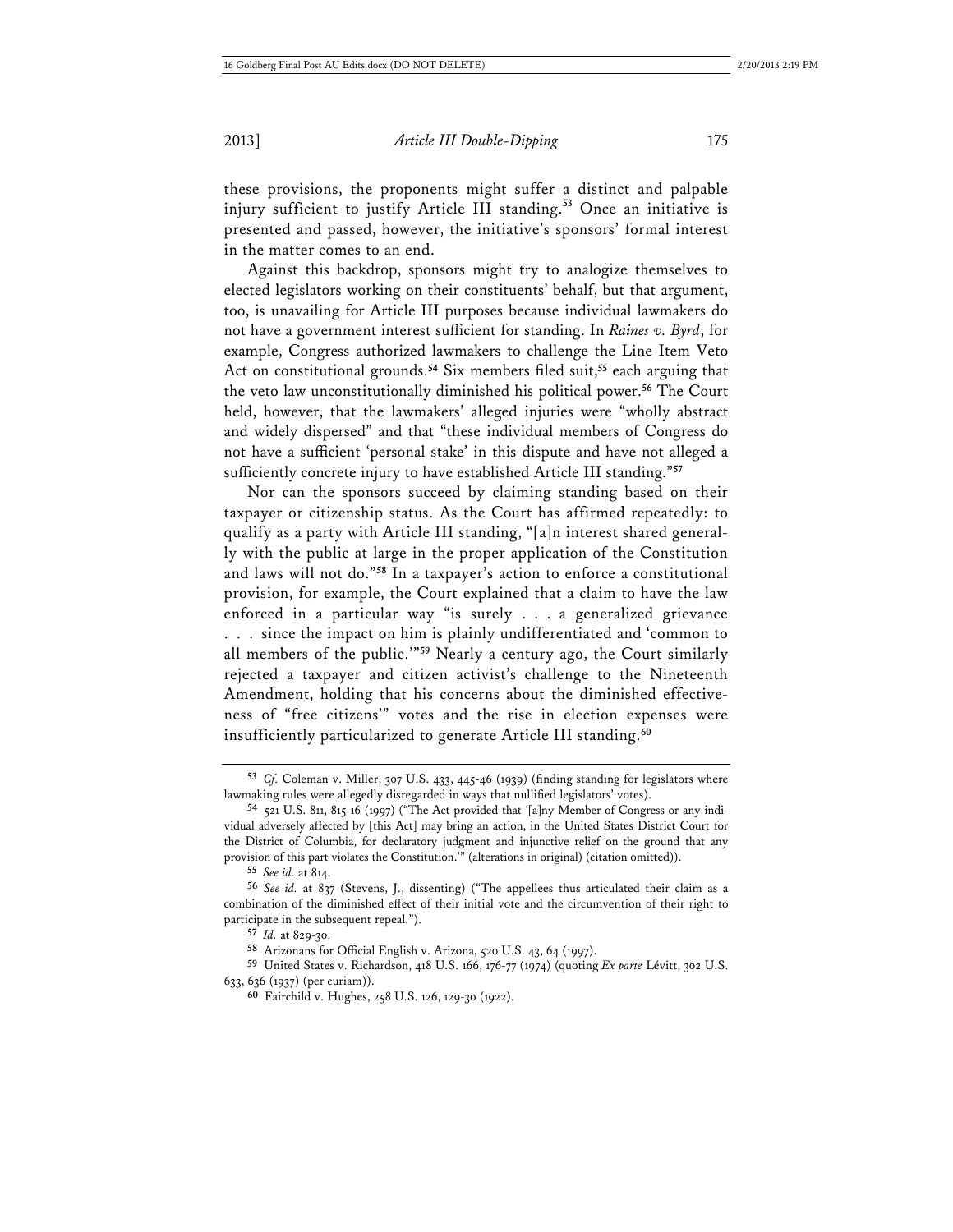The sponsors also cannot overcome their lack of an individualized stake in the outcome by claiming to act on the government's behalf. As the Supreme Court has explained, the "expression of a desire that [a law] as written be obeyed" is an interest of the sovereign, which has a "direct stake" in defending its laws.**<sup>61</sup>** But an Article III interest in the rule of law is not available to citizens with no individualized injury.**<sup>62</sup>** Even the state's formal authorization cannot overcome individuals' "direct stake" deficit. As the Court wrote in *Raines*, Article III's standing requirement cannot be erased "by statutorily granting the right to sue to a plaintiff who would not otherwise have standing."**<sup>63</sup>**

Finally, the initiative's sponsors might argue that for the purposes of standing analysis, they are most analogous to a full legislature. For support, they could conceivably invoke two Supreme Court rulings recognizing that a lawmaking body (in one case, Congress, and in the other, a state legislature) had Article III standing to defend a law.**<sup>64</sup>** Yet two points bear noting here. First, the analogy is factually weak. Proposition 8's sponsors did not enact Proposition 8; the voters did. Consequently, Proposition 8's sponsors are more like individual lawmakers, and while individual lawmakers sometimes have a cognizable interest in the voting process,**<sup>65</sup>** they do not have an Article III stake in a statute's enforcement. Second, even if sponsors are treated as the voters' representatives, voters' interest in the general enforcement of the law has been deemed, as just discussed, too generalized to support Article III standing.**<sup>66</sup>**

If the Court is prepared to dramatically enlarge the idea of a "direct stake" in the context of initiated legislation, then the sponsors might possibly stand in for the state (though the double-dipping problem remains). But the linchpin of the sponsors' standing claim in *Perry* is that state officials are not defending Proposition 8 as they would like. Without a significant doctrinal shift, that complaint cannot carry the *Perry* petitioners across the Article III threshold.

**<sup>61</sup>** Diamond v. Charles, 476 U.S. 54, 66 (1986).

**<sup>62</sup>** *See id.*

**<sup>63</sup>** Raines v. Byrd, 521 U.S. 811, 820 n.3 (1997) (citing Gladstone, Realtors v. Village of Bellwood, 441 U.S. 91, 100 (1979)).

**<sup>64</sup>** *See* INS v. Chadha, 462 U.S. 919, 940 (1983) (recognizing Congress's standing); Karcher v. May, 484 U.S. 72, 77-78 (1987) (acknowledging state legislature standing).

**<sup>65</sup>** *See supra* note 53 (discussing Coleman v. Miller, 307 U.S. 433, 445-46 (1939)).

**<sup>66</sup>** *See supra* notes 58-60 and accompanying text (discussing the doctrine related to generalized grievances).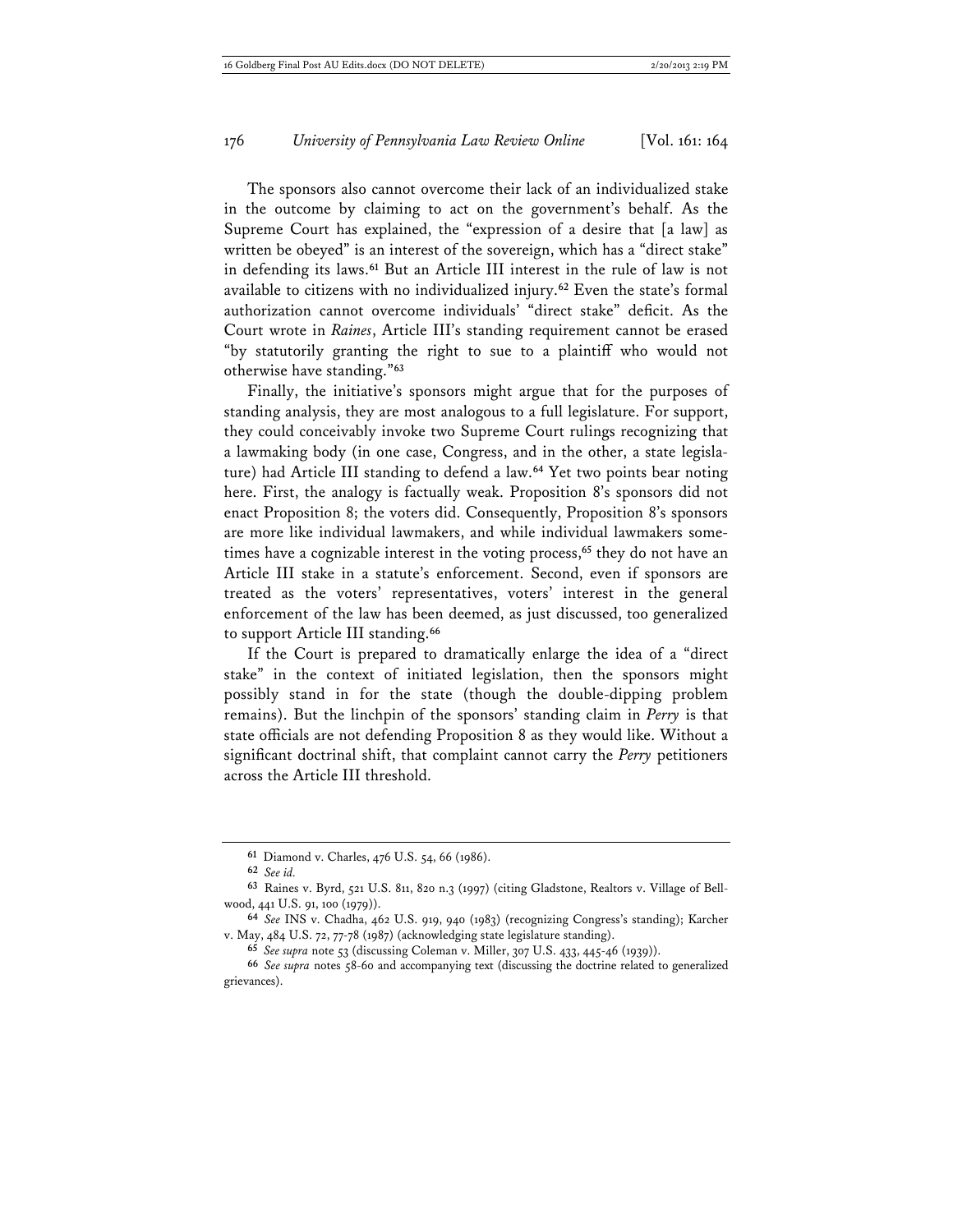#### **CONCLUSION**

If Proposition 8's sponsors are turned away from the Supreme Court on standing grounds, some fear that public frustration and further diminution of judicial legitimacy will follow.**<sup>67</sup>** Similar, though lesser, concerns might arise if the Court finds that BLAG does not have standing to advance its defense of DOMA.**<sup>68</sup>**

While I have addressed these concerns at length elsewhere,**<sup>69</sup>** it bears noting here that both Proposition 8's sponsors and BLAG have, and have had, other ways to participate vigorously in defending the challenged measures. There is no question that under California law, a ballot initiative's sponsors have standing in state court to defend the measure they promoted, up through the state supreme court.**<sup>70</sup>** Likewise, in *Windsor*, proponents of DOMA in Congress can make their views known to the Court even if they lack standing to seek federal appellate review.**<sup>71</sup>**

If enthusiasm for a measure were sufficient to create a cognizable stake in a case for Article III purposes, Proposition 8's sponsors and BLAG would surely be among those first in line. But it is not. Unless the Court is prepared to blur Article III jurisprudence beyond recognition, neither Proposition 8's sponsors nor BLAG can derive standing by asserting the government's interest, particularly when the government has already done so on the other side.

**<sup>67</sup>** *But see* United States v. Richardson, 418 U.S. 166, 179 (1974) (rejecting a taxpayer's standing to seek disclosures from the CIA and observing that "[l]ack of standing within the narrow confines of Art. III jurisdiction does not impair the right to assert [one's] views in the political forum or at the polls").

**<sup>68</sup>** I say "lesser" because, as noted earlier, the United States sought and was granted the writ of certiorari in the case. *See* Petition for Writ of Certiorari Before Judgment, *supra* note 2; *Windsor IV*, 133 S. Ct. 786, 786 (2012) (granting certiorari).

**<sup>69</sup>** *See* Goldberg, *supra* note 2, at 36-43.

**<sup>70</sup>** *See supra* note 16.

**<sup>71</sup>** The circuits have split over whether proposed intervenors must establish Article III standing in addition to satisfying the intervention requirements of Federal Rules of Civil Procedure Rule 24. *See, e.g.*, Diamond v. Charles, 476 U.S. 54, 68 (1986) (discussing the circuit split). But even if BLAG had been displaced from party status because of its lack of standing, it could have filed an amicus brief, as it has done in other cases. *See, e.g.*, Raines v. Byrd, 521 U.S. 811, 818 n.2 (1997) (describing BLAG's amicus brief). Or, if it wanted to introduce evidence, it could have sought status as a litigating amicus. *See* Goldberg, *supra* note 2, at 5, 41-42 (arguing that litigating amicus status is more appropriate than party status for subsets of lawmakers, such as BLAG).